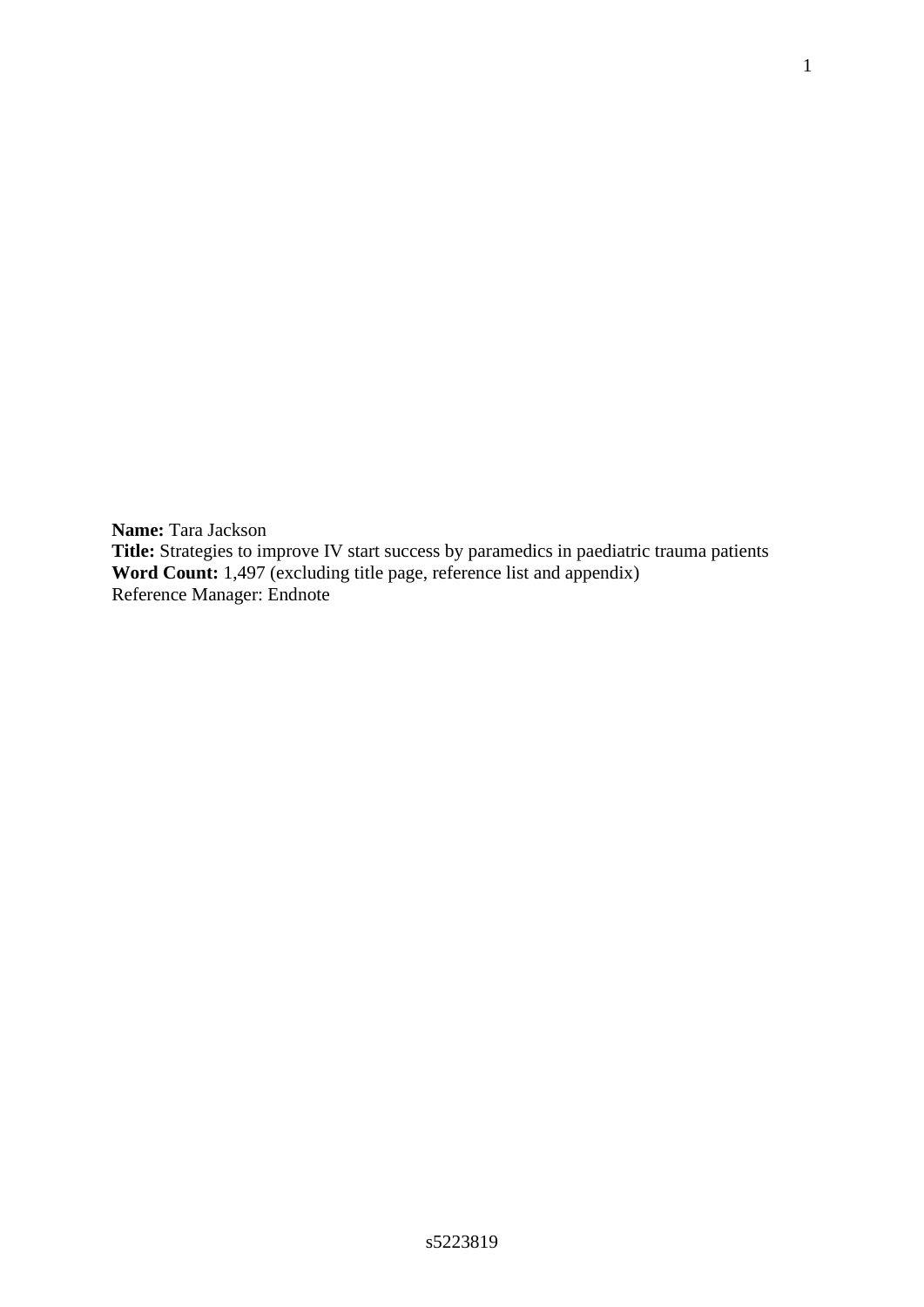**Title**: Strategies to improve IV start success by paramedics in paediatric trauma patients

#### **Clinical Scenario**

A paramedic crew is dispatched code 1 to pedestrian vs. car, located one hour from a major trauma hospital. On arrival your patient is a four-year-old boy who is hypotensive, tachycardic and distressed. Your primary concerns are traumatic brain injury, internal bleeding and spinal injury. You attempt to gain intravenous (IV) access to administer fluids in order to increase blood pressure and maintain cerebral perfusion. You cannot gain IV access peripherally and as you are located rurally a more advanced paramedic is not available to initiate intraosseous (IO) access.

# **PICO Question**

In paediatric trauma patients with suspected difficult peripheral intravenous access (PIVA), can paramedics implement techniques to improve the success of IV access, compared to the traditional palpation technique?

# **Research rationale**

In trauma patients, vascular access is essential for patient outcome to prevent and/or manage deterioration through the provision of medication and fluid resuscitation (Verhoeff et al., 2018). There is a renowned increased difficulty cannulating a paediatric as they have smaller blood vessels that are often poorly visible or palpable. Intravenous cannulation of a paediatric often requires multiple attempts, with a first attempt success rate of 44-53% (Gümüş & Başbakkal, 2021). This inability to gain access may delay treatment and causes significant distress due to pain associated with reattempts or more invasive access such as IO (Steege et al., 2021).

#### **Search Strategy**

Three databases; Medline OVID, EMBASE and CINAHL, were used to search the literature from their commencement date to September 2021. The MeSH headings and keywords in Table 1 were combined with Boolean search commands to search for relevant articles.

| "paed*"  | "peripheral* IV"               | prehospital*       |
|----------|--------------------------------|--------------------|
| "ped*"   | "peripheral* intravenous"      | paramed*           |
| "child*" | "peripheral* venous access"    | pre-hospital*      |
|          | "peripheral* vascular access"  | "out of hospital*" |
|          | "difficult IV access"          | out-of-hospital    |
|          | "difficult intravenous access" | ambulance*         |
|          | "difficult venous access"      | "emergency*"       |
|          | "difficult vascular access"    | <b>EMS</b>         |

| <b>Table 1:</b> MeSH headings and keywords used in search |  |
|-----------------------------------------------------------|--|
| Combined with: 'AND' & 'OR'                               |  |

An English language limitation was placed on the search. Initially articles included were those that discussed strategies to improve PIVA in paediatric trauma patients treated prehospitally, however this yielded zero results and therefore it was modified. The modified inclusion criteria included paediatric patients within the prehospital, emergency department (ED) or intensive care unit (ICU) setting. Articles were excluded if they were published more than five years ago, full text article inaccessible, editorials and systematic/metaanalysis/literature reviews. Articles were assessed using the Oxford Centre of Evidence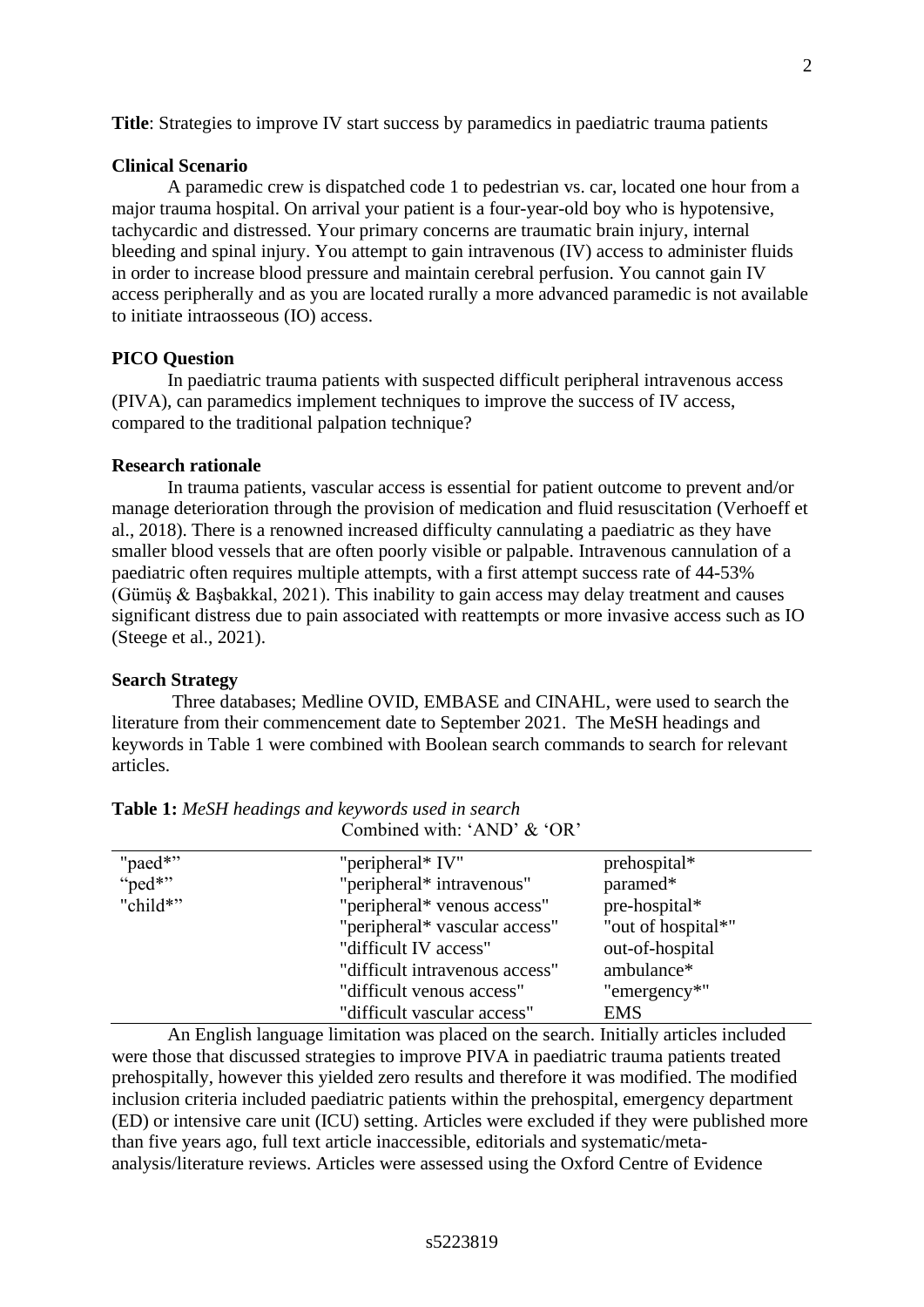Based Medicine, Level of Evidence (OCEBM, LOE) as seen in the appendix, and excluded if they had a score of four or greater.

# **Search Results & Analysis**

From the initial search, 515 articles were located. Upon further review, 39 articles met the inclusion criteria and of these, five were considered suitable for critical appraisal. The article selection process can be seen in Figure 1 and a summary of the five articles seen in Table 2.

**Figure 1.** *PRISMA flow chart of selection process*

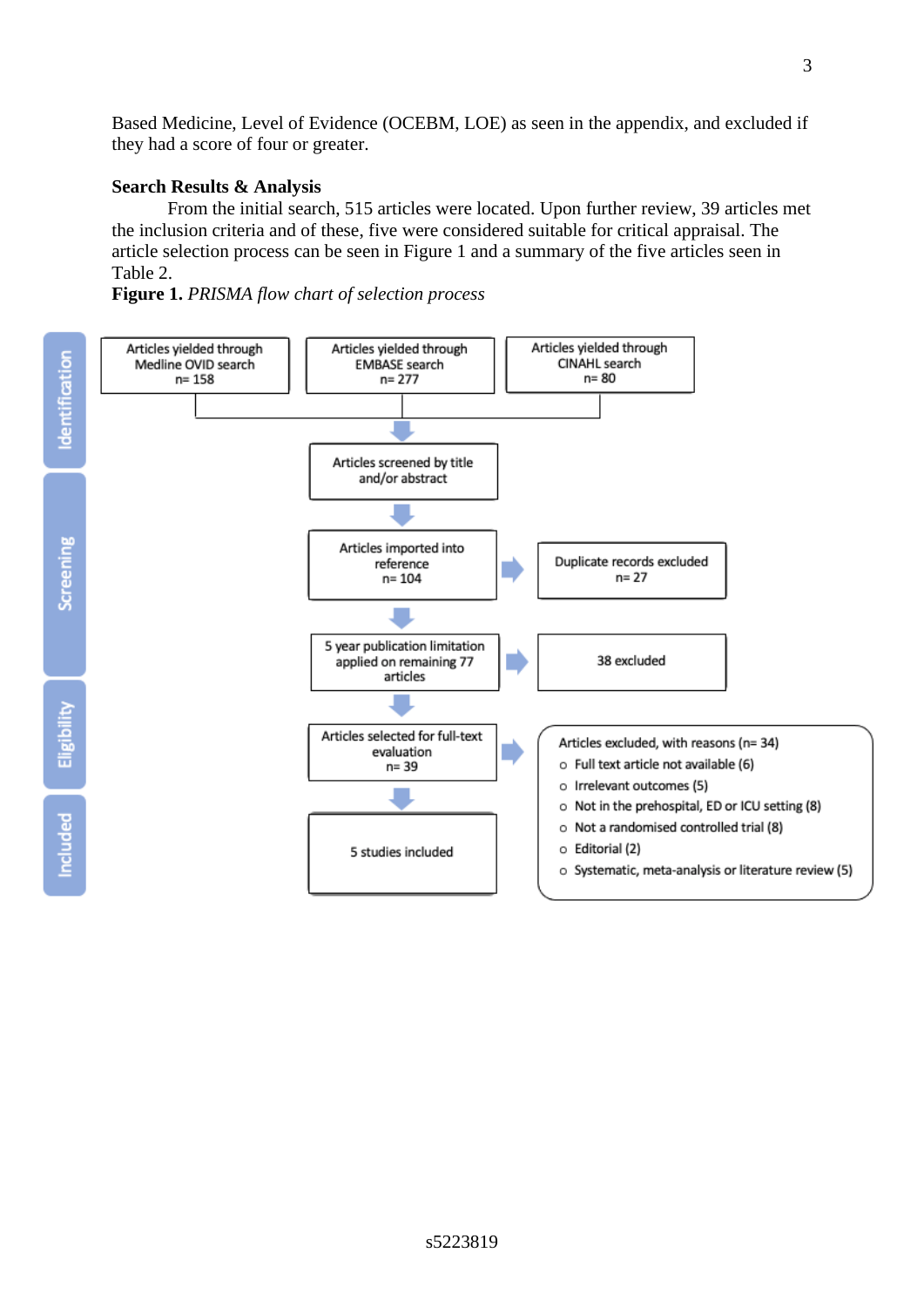| <b>Author</b>                       | <b>Population</b>                                                                                                                               | <b>Study Design</b>                                                                                                                                                                                  | <b>Results</b>                                                                                                                                                                                                                                                                                                                                                                                           | <b>Strengths &amp; Limitations</b>                                                                                                                                                                                                                                                                                                                                                                                                            | <b>OCEBM</b>   |
|-------------------------------------|-------------------------------------------------------------------------------------------------------------------------------------------------|------------------------------------------------------------------------------------------------------------------------------------------------------------------------------------------------------|----------------------------------------------------------------------------------------------------------------------------------------------------------------------------------------------------------------------------------------------------------------------------------------------------------------------------------------------------------------------------------------------------------|-----------------------------------------------------------------------------------------------------------------------------------------------------------------------------------------------------------------------------------------------------------------------------------------------------------------------------------------------------------------------------------------------------------------------------------------------|----------------|
| (Year)                              |                                                                                                                                                 |                                                                                                                                                                                                      |                                                                                                                                                                                                                                                                                                                                                                                                          |                                                                                                                                                                                                                                                                                                                                                                                                                                               | <b>LOE</b>     |
| Blick et al.<br>(2021)              | Patients in the<br>paediatric ED<br>between November<br>2013 – April 2019,<br>that were placed<br>with an USGPIV<br>by the 83 trained<br>nurses | Retrospective study<br>Data collected<br>from saved reports<br>on ultrasound<br>machines and<br>patient EMR                                                                                          | 86.7% success on first attempt<br>$\bullet$<br>after the training program<br>Positive correlation between<br>$\bullet$<br>successful USGPIV placement<br>and nurse experience. Success<br>rate was 67% immediately<br>after training and 83% after 10<br>encounters                                                                                                                                      | Strengths:<br>Data over 5.5 years<br>Large sample size $(3,646)$<br>$\bullet$<br>encounters)<br>Limitations:<br>No control<br>Non-randomised<br>$\bullet$<br>Data was based on self-reporting<br>$\bullet$<br>and results may have been<br>influenced by bias and/or<br>memory                                                                                                                                                                | 2c             |
| Gümüş<br>and<br>Başbakkal<br>(2021) | Children aged 1-10<br>years treated in the<br>paediatric ED who<br>required PIC<br>between November<br>$2015$ – February<br>2016                | Prospective<br>randomised<br>controlled study<br>Intervention:<br>Receive PIC with<br>the aid of a<br>transilluminator<br>(Veinlite PEDI)<br>Control group:<br>Receive PIC via<br>standard technique | First attempt success rate was<br>$\bullet$<br>significantly higher in<br>intervention group (92.9%) vs<br>control $(72.2\%)$ (p < 0.004).<br>Intervention group required<br>$\bullet$<br>less attempts vs control (mean<br>1.07 vs 1.31, $p < 0.04$ )<br>Successful insertion was<br>$\bullet$<br>achieved quicker in the<br>intervention vs control group<br>(49.98 secs vs 59.68)<br>secs, $p<0.01$ ) | Strengths:<br>Protocol randomisation<br>Sample size<br>Limitations:<br>Low level of criticality in the<br>population limits validity in a<br>trauma setting<br>"Standard technique" used in the<br>$\bullet$<br>control group not specified<br>$+/-:$<br>One nurse performed PIC on all<br>$\bullet$<br>participants. This eliminated<br>confounding effects of different<br>skill levels between nurses.<br>However, poor internal validity. | 2 <sub>b</sub> |
| Otani et                            | Children <16 years                                                                                                                              | Prospective                                                                                                                                                                                          | Success rate was significantly                                                                                                                                                                                                                                                                                                                                                                           | Strengths:                                                                                                                                                                                                                                                                                                                                                                                                                                    | 2 <sub>b</sub> |
| al. (2018)                          | in the ED with                                                                                                                                  | comparative trial                                                                                                                                                                                    | lower with ultrasound                                                                                                                                                                                                                                                                                                                                                                                    |                                                                                                                                                                                                                                                                                                                                                                                                                                               |                |

# **Table 2:** *Included Studies*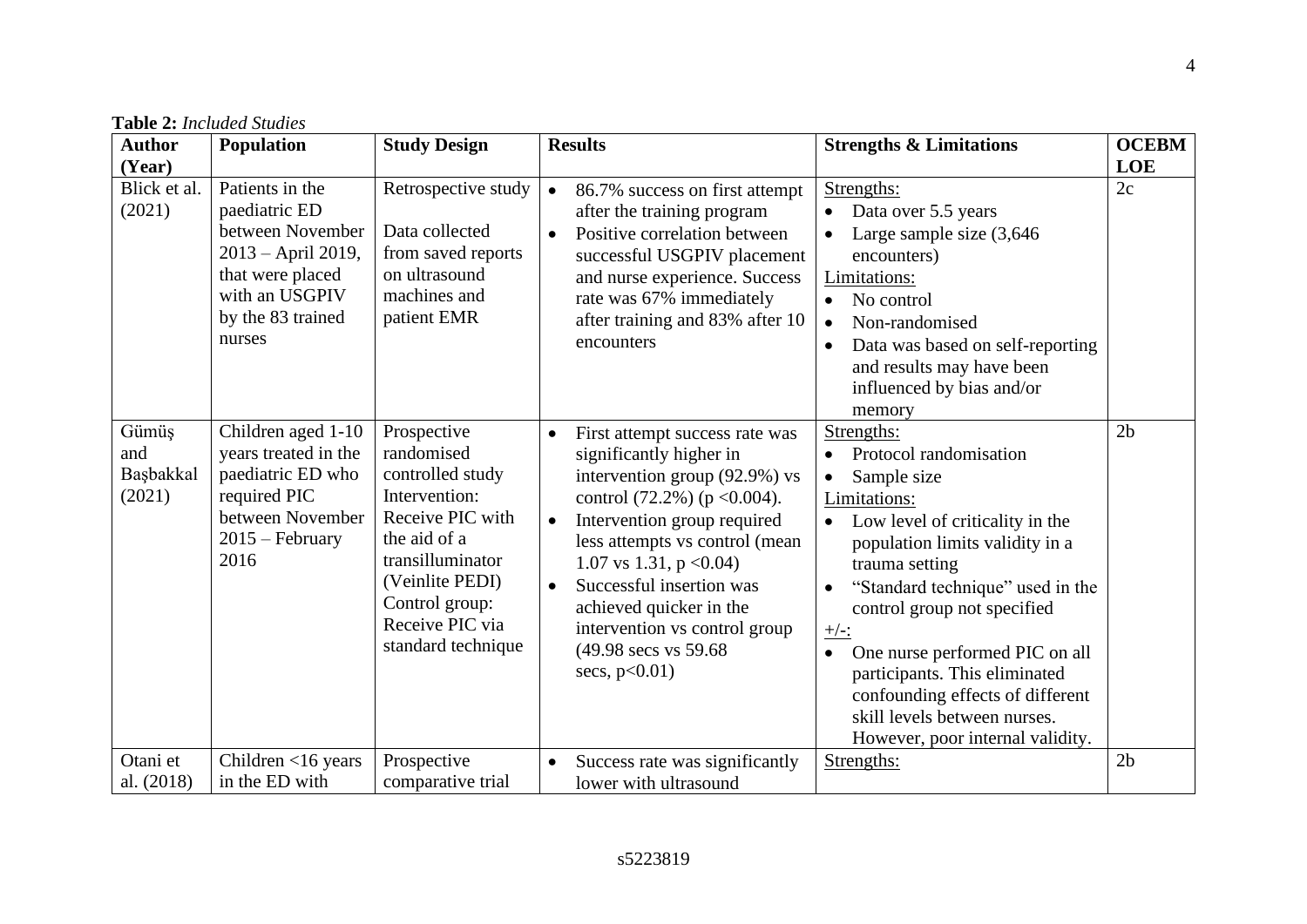|                               | difficult PIVA<br>(unsuccessful first<br>attempt) between<br>August 2014 -<br>February 2016                        | Control: first 100<br>participants.<br>Reattempts with<br>conventional<br>technique (visual<br>and palpation $+/-$<br>transilluminator)<br>Intervention:<br>second 100<br>participants.<br>Reattempts with<br>ultrasound                                                                                                                 | $\bullet$<br>$\bullet$                           | guidance (65%) compared to<br>the conventional technique<br>$(84\%)$ (p value, 0.002)<br>Number of attempts greater in<br>the ultrasound group vs the<br>control (mean 3.27 vs 2.75,<br>respectively) ( $p$ value, $0.010$ )<br>Procedure time was a mean of<br>4 minutes longer in the<br>ultrasound group (p value,<br>0.012)                                                                                       | $\bullet$<br>$\bullet$<br>$\bullet$<br>$\bullet$<br>$\bullet$              | Adequate sample size (200) for<br>statistical significance<br>Patient presentation<br>generalisable to the prehospital<br>setting<br>Limitations:<br>Single centre, non-randomised<br>Unrefined control group<br>Poor internal validity                                                                                                                                                                                                                                             |                |
|-------------------------------|--------------------------------------------------------------------------------------------------------------------|------------------------------------------------------------------------------------------------------------------------------------------------------------------------------------------------------------------------------------------------------------------------------------------------------------------------------------------|--------------------------------------------------|-----------------------------------------------------------------------------------------------------------------------------------------------------------------------------------------------------------------------------------------------------------------------------------------------------------------------------------------------------------------------------------------------------------------------|----------------------------------------------------------------------------|-------------------------------------------------------------------------------------------------------------------------------------------------------------------------------------------------------------------------------------------------------------------------------------------------------------------------------------------------------------------------------------------------------------------------------------------------------------------------------------|----------------|
| Takeshita<br>et al.<br>(2019) | Patients $<$ 2 years in<br>the paediatric ICU<br>requiring a PIC<br>between November<br>$2017 - September$<br>2018 | Prospective,<br>randomised, un-<br>blinded, controlled<br>trial<br>DNTP (dynamic<br>needle tip<br>positioning) group:<br>the ultrasound<br>transducer was<br>moved to visualise<br>the needle tip in<br>real time<br>Static group: vein<br>was visualised with<br>the ultrasound,<br>however transducer<br>remained stationary<br>during | $\bullet$<br>$\bullet$<br>$\bullet$<br>$\bullet$ | Success rate of first attempt<br>was 86.7% in the DNTP group<br>and 60% in the static group<br>$(p=0.039)$<br>Overall success within ten<br>minutes was greater in the<br>DNTP vs static group (90%)<br>vs. 63.3%, p=0.03)<br>Number of attempts was<br>significantly lower in the<br>DNTP group<br>Median time to insertion was<br>reduced in the DNTP group at<br>$51.5$ secs vs $71.5$ secs in the<br>static group | $\bullet$<br>$\bullet$<br>$\bullet$<br>$\bullet$<br>$\bullet$<br>$\bullet$ | Strengths:<br>Randomised, controlled trial<br>Clear and structured methods<br>Limitations:<br>Small sample size (60)<br>Differentiating patient alertness<br>may have had confounding<br>effects on ease and success of<br>cannulation<br>Low internal validity as<br>operators were two experts and<br>results may not reflect those<br>with less experience<br>Study was limited to the<br>cephalic vein and cannot<br>conclude that DNTP is useful for<br>other peripheral veins | 2 <sub>b</sub> |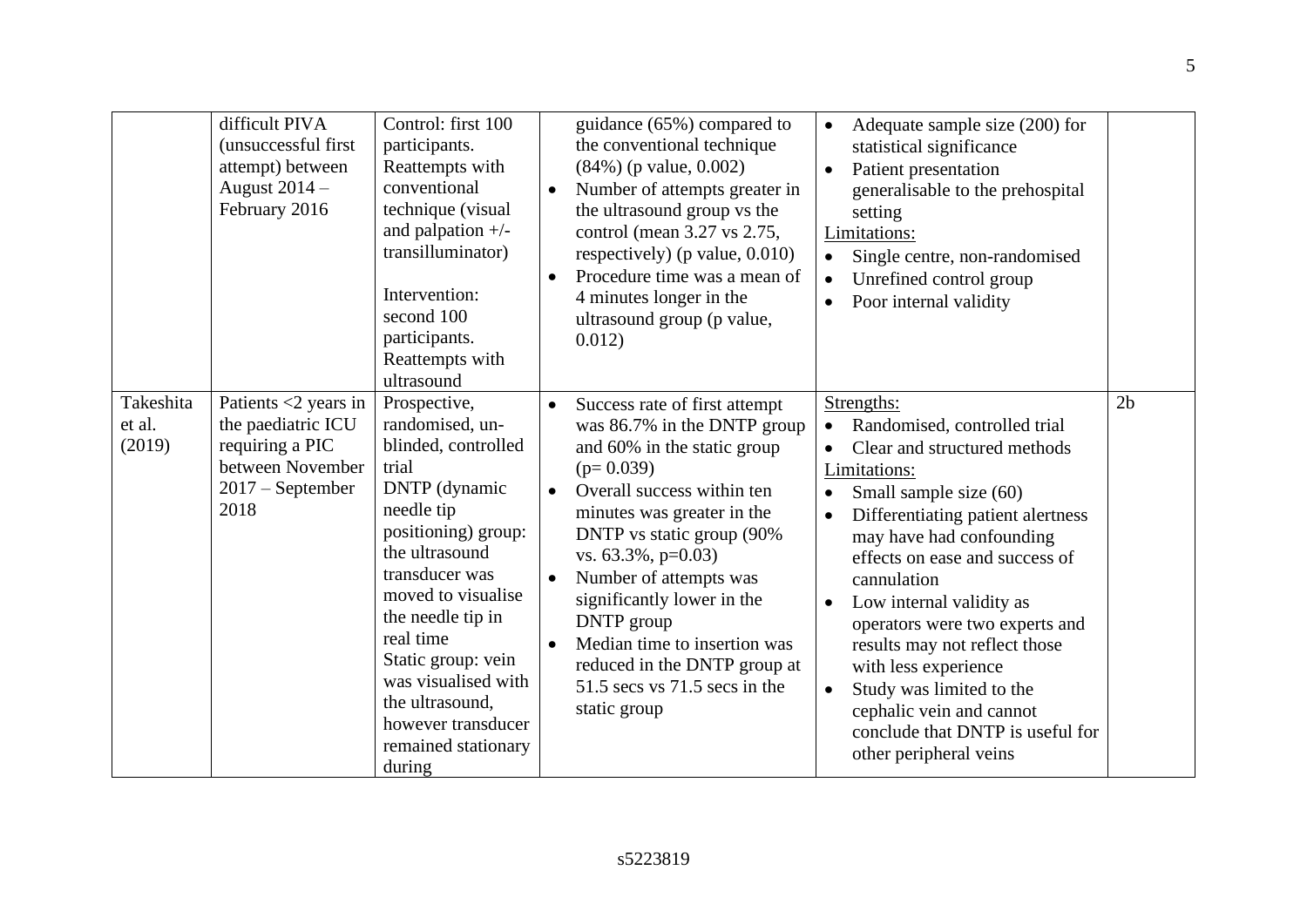|                              |                                                                                                              | advancement of<br>cannula                                                                                                                                                                    |                                     |                                                                                                                                                                                                                                                                                                                                                                                                                                                                                                                                                   |                                                                                                                                                                                                                                                                                                                                                                                                                                                                |                |
|------------------------------|--------------------------------------------------------------------------------------------------------------|----------------------------------------------------------------------------------------------------------------------------------------------------------------------------------------------|-------------------------------------|---------------------------------------------------------------------------------------------------------------------------------------------------------------------------------------------------------------------------------------------------------------------------------------------------------------------------------------------------------------------------------------------------------------------------------------------------------------------------------------------------------------------------------------------------|----------------------------------------------------------------------------------------------------------------------------------------------------------------------------------------------------------------------------------------------------------------------------------------------------------------------------------------------------------------------------------------------------------------------------------------------------------------|----------------|
| Vinograd<br>et al.<br>(2019) | Children 0-18<br>presenting to the<br>ED and required<br>IV access with a<br>DIVA score equal<br>to or $>$ 3 | Randomised<br>controlled trial<br>Control: visual and<br>palpation with the<br>ability to use<br>transilluminators<br>and/or hot packs<br>Intervention:<br>ultrasound guided<br>IV placement | $\bullet$<br>$\bullet$<br>$\bullet$ | First attempt success was<br>45.8% in the control and<br>85.4% in the ultrasound group,<br>with $89.2\%$ and $97.6\%$ success<br>at third attempt, respectively.<br>71% of IVs in the control were<br>placed in the dorsum of the<br>hand, while 93% of the<br>ultrasound were placed in the<br>forearm<br>Fewer attempts were required<br>in the intervention group<br>compared to the control, and a<br>reduced procedure time of 14<br>mins vs 28 mins was noted.<br>Parents reported being more<br>satisfied with the ultrasound<br>technique | Strengths:<br>Sample size (167)<br>High internal validity:<br>Researchers included attendings,<br>fellows and nurses<br>Ultrasound and cannulation<br>$\bullet$<br>operated by a single researcher,<br>relatable to prehospital setting<br>Randomised<br>$\bullet$<br>Limitations:<br>IV gauge and length were non-<br>standardised<br>Single centre<br>$\bullet$<br>Potential selection bias<br>Non-blinded treatment may have<br>altered satisfaction survey | 1 <sub>b</sub> |

*Abbreviations: ultrasound guided peripheral intravenous catheter (USGPIV); emergency department (ED); emergency medical records (EMR); peripheral intravenous cannula (PIC); intravenous (IV); Clinical Dehydration Score (CDS); Difficult Intravenous Access Score (DIVA)*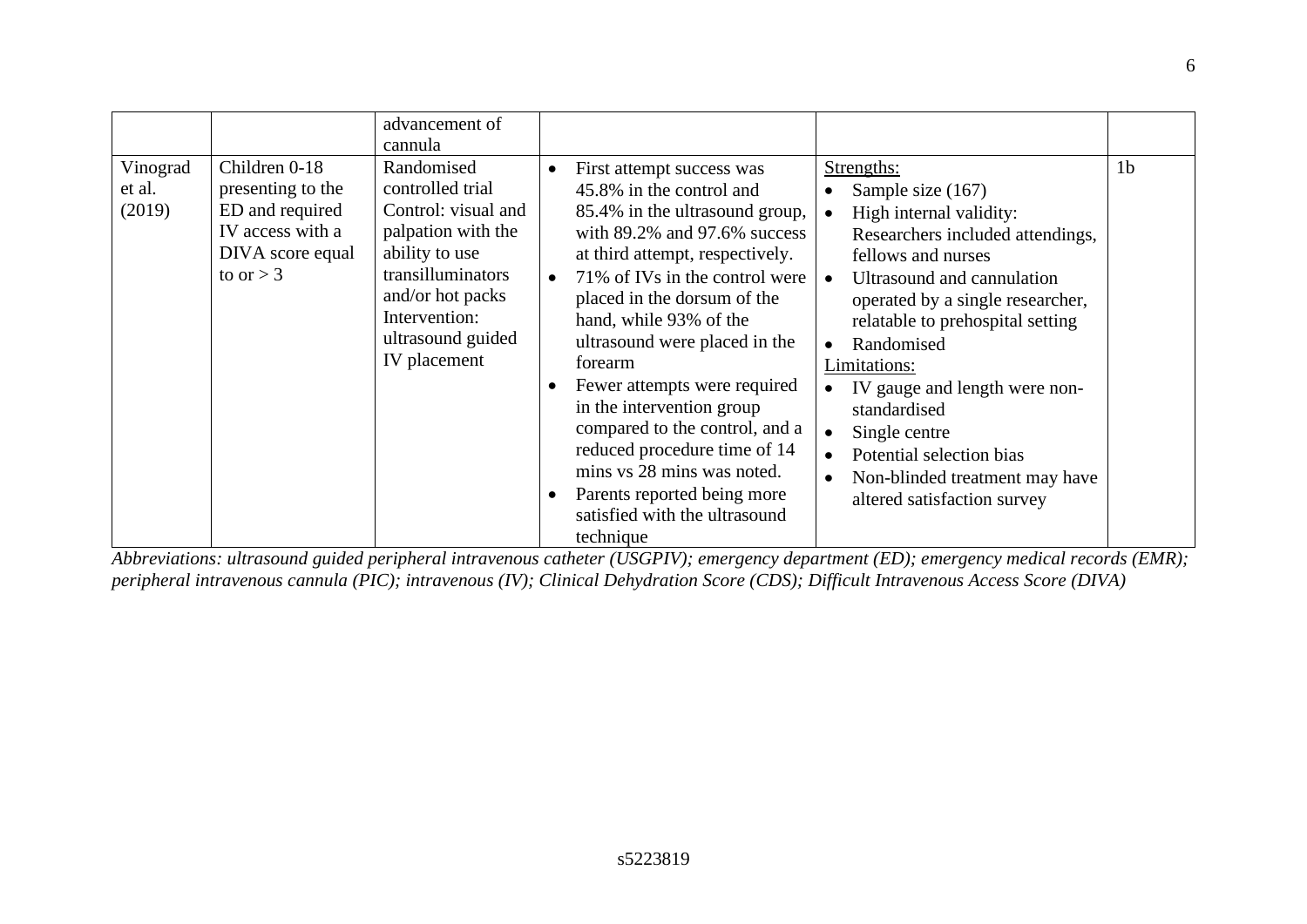### **Comments**

Among the literature reviewed, transillumination and ultrasound were the strategies investigated to improve IV access in paediatrics. Evidence suggests that ultrasound, particularly the DNTP technique (Takeshita et al., 2019), yields a significantly higher first attempt success rate, reduced attempts and procedure time reduction (Blick et al., 2021; Vinograd et al., 2019). Similarly, transilluminator devices compared to the standard palpation technique results in faster cannulation time and increased first attempt success (Gümüs  $\&$ Başbakkal, 2021). One study suggests that transilluminators may be superior to ultrasound, however the control group was not standardised appropriately in order to confidently make these conclusions (Otani et al., 2018).

#### **Considerations**

The populations used in these studies predominately included paediatric patients of a nontrauma aetiology, that were stable and non-critical. Therefore, the results extrapolated from the literature appraised may be inappropriate to apply to a time critical, unstable trauma patient, particularly if IO access is available. Furthermore, all studies were conducted in a hospital setting which is highly controlled compared to the prehospital environment. There has been a significant gap in research identified through this critically appraised topic. Research is required to determine the efficacy of transilluminator and/or ultrasound use by paramedics, for paediatric trauma patients that require PIVA.

# **Clinical Bottom Line**

Transilluminators and ultrasound do improve success of PIVA in paediatric patients who are stable. Their use in paediatric trauma patients may be applicable in those who are stable or when IO access is not available.

#### **References**

- Blick, C., Vinograd, A., Chung, J., Nguyen, E., Abbadessa, M. K. F., Gaines, S., & Chen, A. (2021). Procedural competency for ultrasound-guided peripheral intravenous catheter insertion for nurses in a pediatric emergency department. *Journal of Vascular Access, 22*(2), 232-237. https://doi.org/10.1177/1129729820937131
- Gümüş, M., & Başbakkal, Z. (2021). Efficacy of Veinlite PEDI in Pediatric Peripheral Intravenous Access: A Randomized Controlled Trial. *Pediatric Emergency Care, 37*(3), 145-149. https://doi.org/10.1097/PEC.0000000000001515
- Otani, T., Morikawa, Y., Hayakawa, I., Atsumi, Y., Tomari, K., Tomobe, Y., Uda, K., Funakoshi, Y., Sakaguchi, C., Nishimoto, S., & Hataya, H. (2018). Ultrasound-guided peripheral intravenous access placement for children in the emergency department. *European Journal of Pediatrics, 177*(10), 1443-1449. https://doi.org/10.1007/s00431- 018-3201-3
- Steege, S. L., Stout-Aguilar, J., & Rider, C. (2021). Using Ultrasound-guided PIV Insertion in the Pediatric Population to Decrease Insertion Attempts. *Journal of Radiology Nursing, 40*(2), 157-160. https://doi.org/10.1016/j.jradnu.2021.02.002
- Takeshita, J., Yoshida, T., Nakajima, Y., Nakayama, Y., Nishiyama, K., Ito, Y., Shimizu, Y., Takeuchi, M., & Shime, N. (2019). Superiority of Dynamic Needle Tip Positioning for Ultrasound-Guided Peripheral Venous Catheterization in Patients Younger Than 2 Years Old: A Randomized Controlled Trial. *Pediatric Critical Care Medicine, 20*(9), e410-e414. https://doi.org/10.1097/PCC.0000000000002034